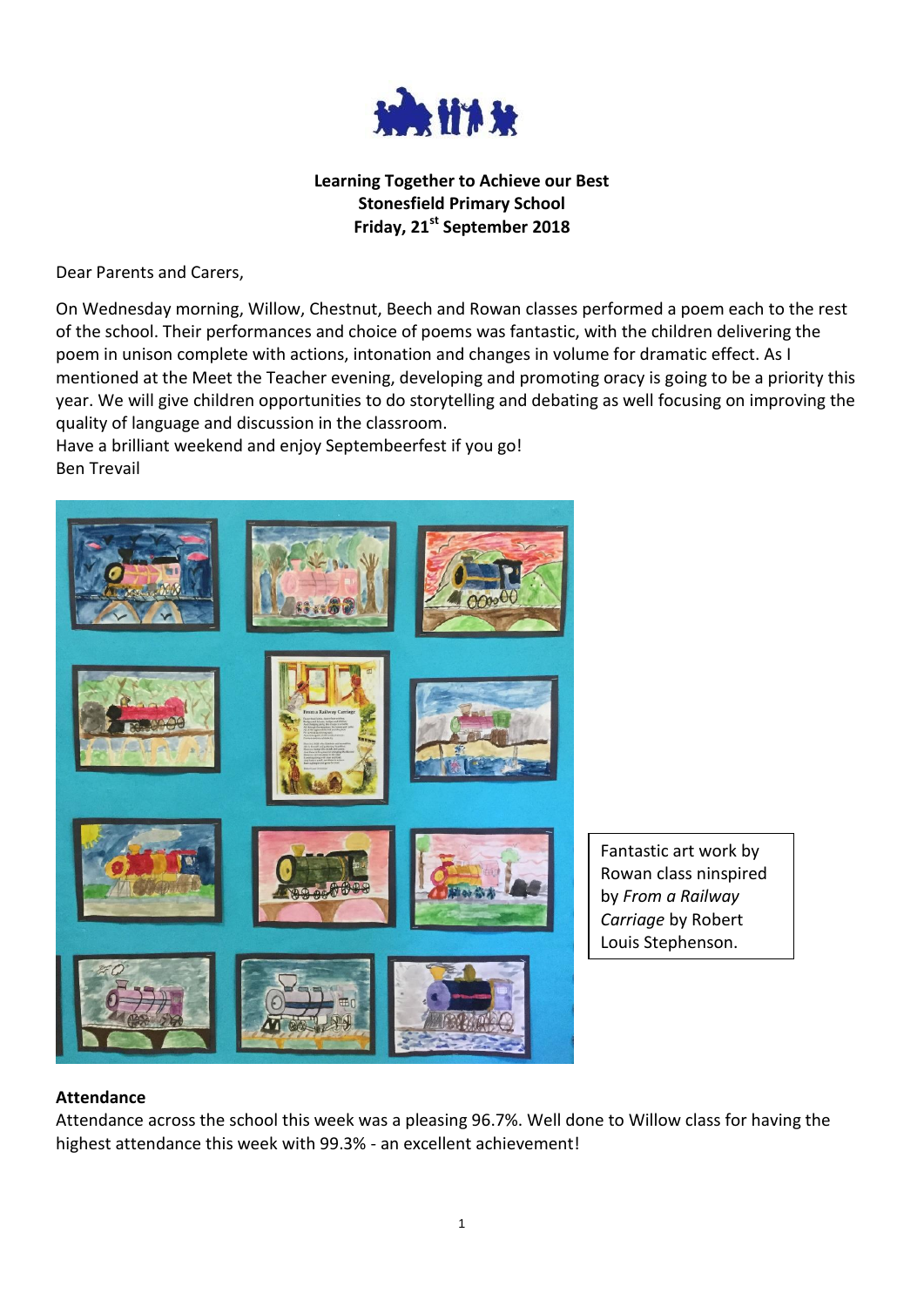### **Class books**

A big thank you to parents in Rowan class who have bought their children a copy of Cogheart, the class book. If you haven't bought a copy yet but would like one, nip along to the Woodstock Bookshop and say you're from Stonesfield School and they will offer the book at a discounted price of £5.50.

### **Forest School**

Year 1, Year 2 and Year 4 have all had a fantastic experience in Forest School this week. *Today at Forest School I made a saw-horse. I chopped some sticks and fixed them together with rope. I tied a clove-hitch knot to the sticks and did some "square lashing" to make it strong. Here is a picture of me sawing some wood on my saw-horse!* Chloe, Beech.



#### **Twitter**

Follow us on Twitter @stonesfieldsch



# **School Photographs**

Your child's proof photograph has been sent home today. Please return any orders to the school office by Thursday 4<sup>th</sup> October 2018

### **Plea from Early Years Class**

We would be grateful for any donation of the following items; girl's socks, girls' pants, boys' trousers, boys T-shirts age 5ish and plastic bags. Mrs Ede

### **Residentials**

The Year 5 residential trip is to Stratford-upon-Avon, from 12th - 14th June 2019. The children will be staying at the stunning YHA Hemingford House in Alveston. The cost of the trip will be confirmed to you at a later date, but based on previous years, we expect it to be in the region of £170. The Year 6 residential for 2019 will take place between  $4<sup>th</sup>$  and  $8<sup>th</sup>$  November at a cost of £325. We recognise that the combined cost of these residentials is a significant amount of money. You are welcome to start paying in instalments at the school office in cash or cheques made out to OCC.

### **Harvest Festival**

Parents and carers are warmly welcome to join us for our annual Harvest celebration on Wednesday 10th October at 2.30pm. There will be a produce stall in aid of Cecily's Fund after school so we would welcome contributions of perishable and non-perishable produce; please bring these to school on Wednesday morning.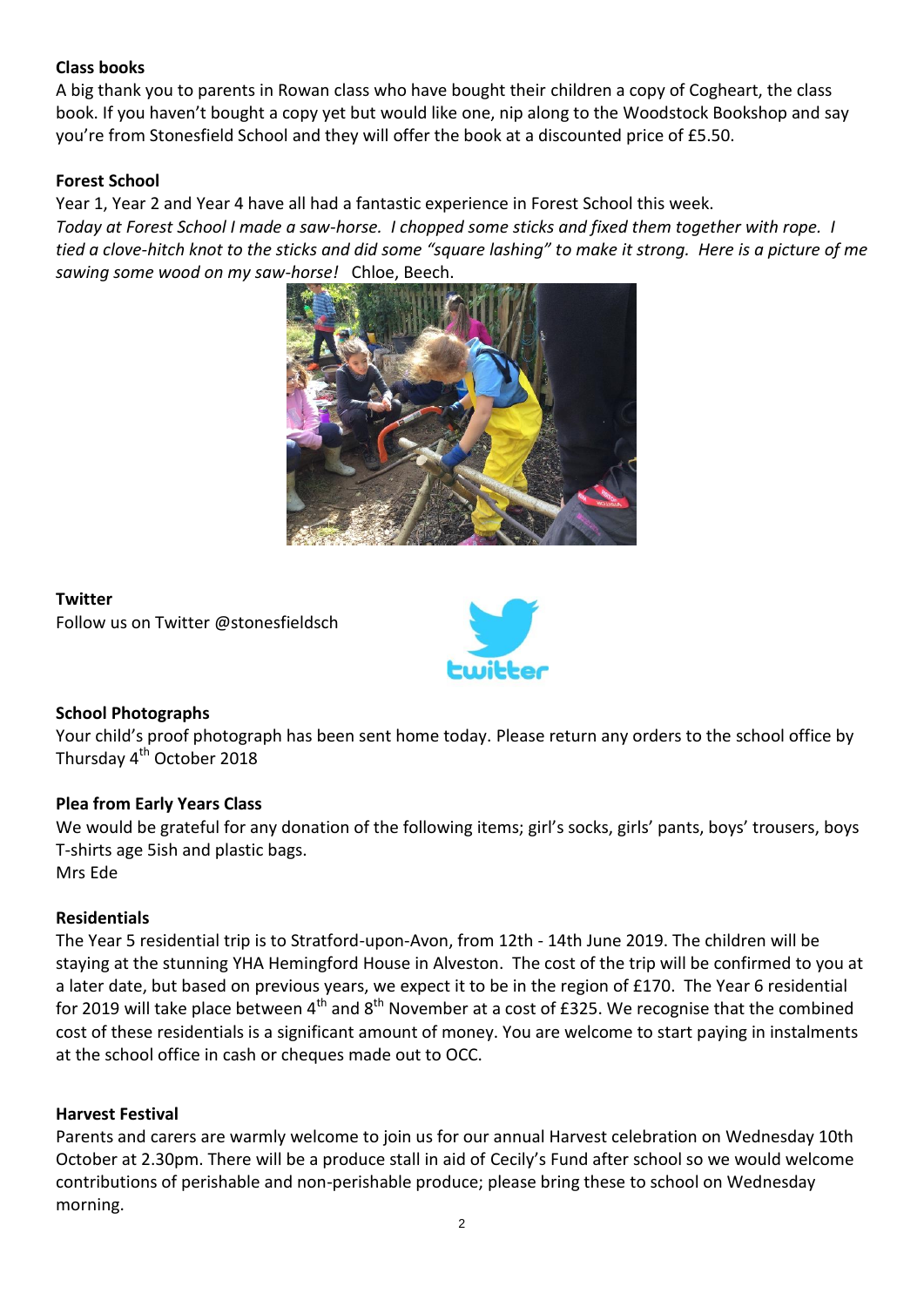# **Septembeerfest, Saturday 22nd September 2018**

Please don't forget to come and see us at the Septembeerfest (from 5.30 pm) on our hot chocolate/tuck shop stall.

# **FoSS AGM, Thursday 11th October 2018, 8pm**

FoSS will be holding their AGM at the White Horse on Thursday 11<sup>th</sup> October, from 8pm. Please do try to make the meeting as we will need a minimum of 10 people present in order to form a new Committee. If anyone is interested in joining the Committee, or would like information on volunteering to help out at events please email Caroline on [caroline.sutton2@btinternet.com.](mailto:caroline.sutton2@btinternet.com) You do not need to be on the Committee to attend the AGM, or to help out at events.

# **Dates for your diary (watch this space for more information)**

Halloween Disco - Friday 19<sup>th</sup> October, 2018 Christmas Fayre – Saturday  $10^{th}$  November, 2018

Many thanks from the FoSS Team

### **Community News**

### **Stonesfield Septembeerfest 2018!**

On Saturday 22nd of September, Stonesfield's family-friendly beer and music festival returns. The fun starts at **12noon, at Stonesfield playing field**. Attractions will include: artisan food; children's activities, a glittering champagne tent, a genteel tea tent serving delicious home-made cakes and of course, a marquee full of the finest beers and ciders known to humanity.

There will be live music to suit all tastes - two stages will host an exciting line-up of bands playing everything from folk to jazz to indie music. Bands include Dover - featuring Mrs Ede's son Adam, former Stonesfield Primary School pupil Alfie Stone, and their friend Blake, who will play at 2pm on the New Talent Stage! Another former Stonesfield Primary School pupil will be performing at the event with his band Paper Airplanes.Other bands include North Parade (runners up in this year's Isle of Wight Festival New Blood Competition), Oxford blues and jazz group The Original Rabbit Foot Spasm Band, folk duo Henderson Hooper and The Village Idiots.

All proceeds will be split between two fantastic charities - Alzheimer's Research UK and Dogs for Good

# **Kidscape 9-11: Stand strong against bullying**

Oxfordshire's Anti-Bullying Strategy are delighted to be working in partnership with Kidscape to provide two free Anti-Bullying workshops for children aged 9-11 and their parents and carers. These workshops teach practical assertiveness skills so that children are able deal with bullying situations effectively. The workshops include bullying awareness and building confidence & self-esteem. The workshops are held on 9<sup>th</sup> October at Exeter Hall, Kidlington during the school day. Please speak to the office if you are interested in booking a place. You would need to make your own travel arrangements.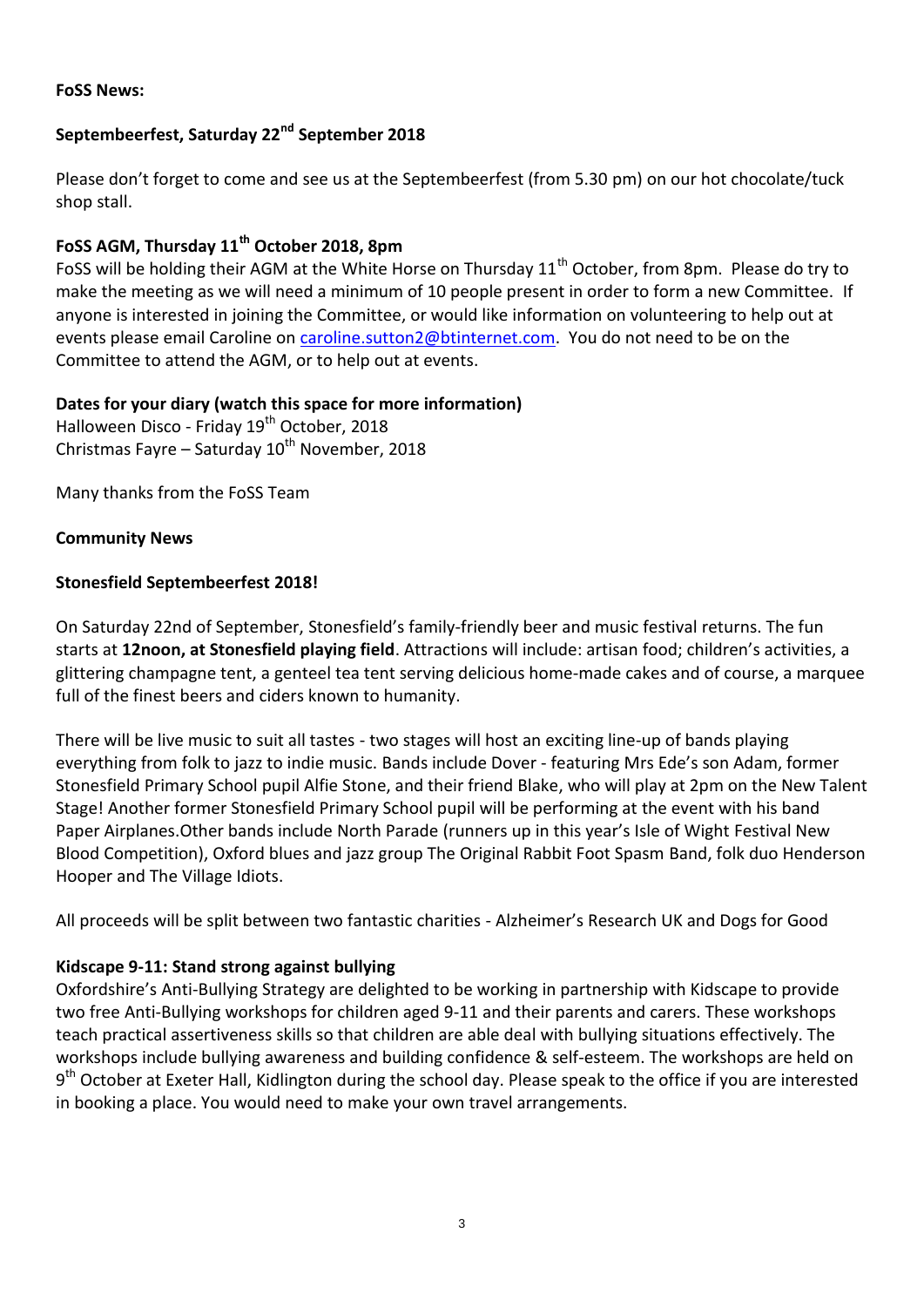# **Dates for the diary – more dates on the school website calendar**

| Monday 1 <sup>st</sup> -5 <sup>th</sup> October    | <b>Yenworthy Year 6 Residential</b>                     |                |                                                                                     |  |
|----------------------------------------------------|---------------------------------------------------------|----------------|-------------------------------------------------------------------------------------|--|
| Thursday 4 <sup>th</sup> October                   | <b>Birdland Visit at Bourton on the</b><br><b>Water</b> |                | <b>Willow and Chestnut classes</b>                                                  |  |
| <b>Wednesday 10<sup>th</sup> October</b>           | <b>Harvest Festival</b>                                 |                | 2.30pm                                                                              |  |
| Tuesday 16 <sup>th</sup> October                   | <b>Parents Evening</b>                                  |                | 3.30pm to 7pm                                                                       |  |
| <b>Wednesday 17th October</b>                      | <b>Parents Evening</b>                                  |                | 3.30pm 5.30pm                                                                       |  |
| Friday 19 <sup>th</sup> October                    | Last day of term 1                                      |                |                                                                                     |  |
| Monday 29 <sup>th</sup> October                    | <b>Inset Day</b>                                        |                | <b>Children not in School</b>                                                       |  |
| Tuesday 30 <sup>th</sup> October                   | <b>Term 2 start</b>                                     |                |                                                                                     |  |
| Thursday 8 <sup>th</sup> November                  | <b>Nasal Flu Vaccination Reception</b><br>to Year 5     |                | This is a change of date was originally<br>Monday 1 <sup>st</sup> October           |  |
| Wednesday, 14 <sup>th</sup><br><b>November</b>     | <b>Book at Bedtime and Parent</b><br><b>Workshop</b>    |                | Children are invited to come into school<br>in their PJs and bring a mug in for hot |  |
|                                                    |                                                         |                | chocolate and listen to a bedtime story                                             |  |
|                                                    |                                                         |                |                                                                                     |  |
| <b>Reception to Year3</b>                          |                                                         |                |                                                                                     |  |
|                                                    |                                                         |                |                                                                                     |  |
| At the end of the afternoon:                       |                                                         |                |                                                                                     |  |
| My child has permission to go home alone<br>$\Box$ |                                                         |                |                                                                                     |  |
| I will collect my child                            |                                                         | $\overline{2}$ |                                                                                     |  |
|                                                    |                                                         |                |                                                                                     |  |
|                                                    |                                                         |                |                                                                                     |  |
|                                                    |                                                         |                |                                                                                     |  |
|                                                    |                                                         |                |                                                                                     |  |
|                                                    |                                                         |                |                                                                                     |  |
| At the end of the afternoon:                       |                                                         |                |                                                                                     |  |
| My child has permission to go home alone<br>₽      |                                                         |                |                                                                                     |  |
| I will collect my child                            |                                                         | ₽              |                                                                                     |  |
|                                                    |                                                         |                |                                                                                     |  |
|                                                    |                                                         |                |                                                                                     |  |